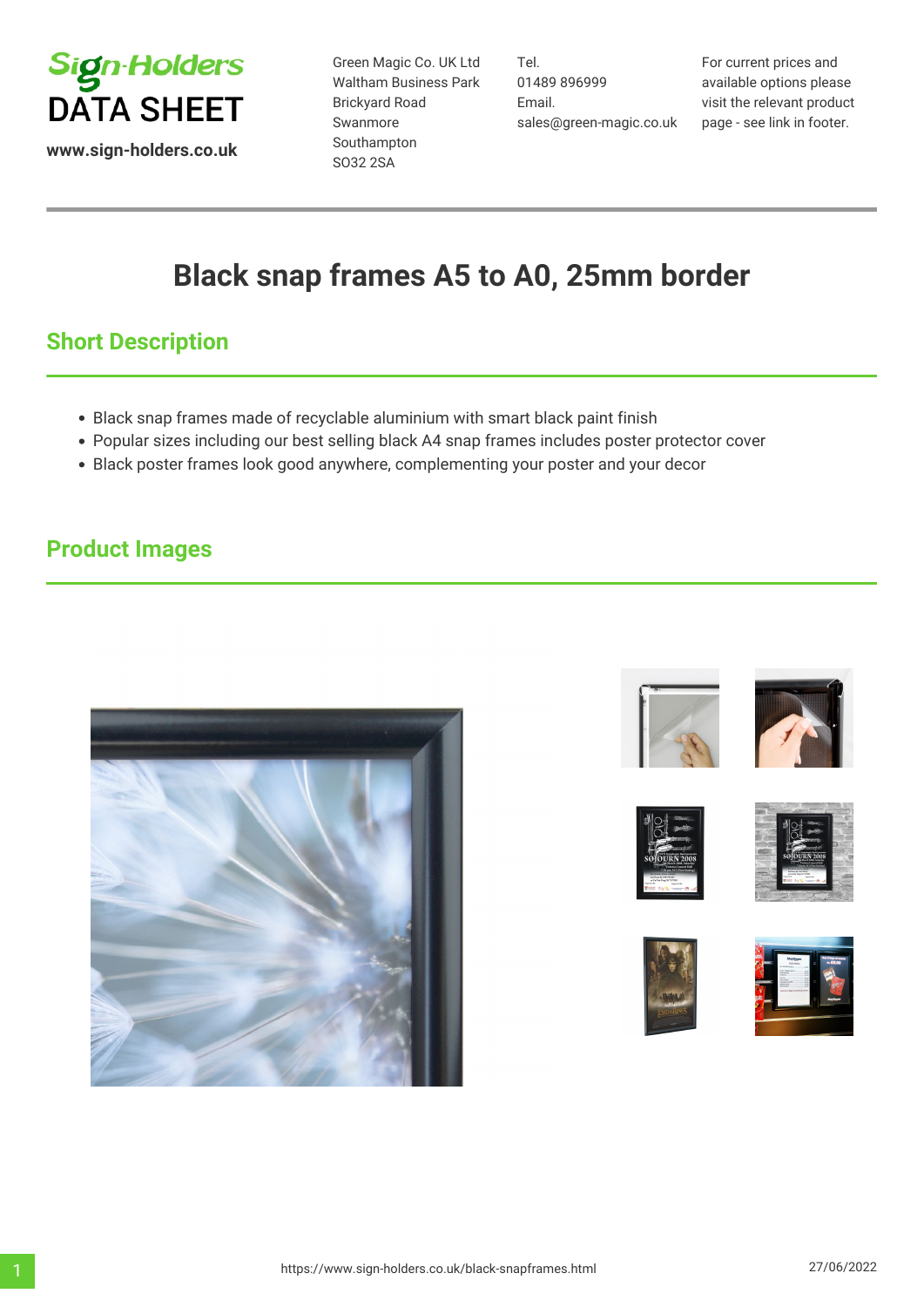#### **Black snap frames best quality in UK**

The popular alternative to the standard silver colour. The black 25mm (1") wide profile border attractively frames your print or picture.

The 25mm profiles are epoxy powder coated to give a smart durable finish. The frame corners are mitred accurately for a perfect finish.

Standard black snap frames are now **ON SALE.**

- Posters and prints can be changed in seconds without taking the frame off the wall.
- Easy to fix to the wall by screws (screws and wall plugs are supplied).
- A flexible plastic poster cover sheet is included for protection (anti-glare finish).

#### **Where can I use black poster snap frames?**

You can use our high quality black poster snap frames indoors or outdoors, we recommend using a waterproof poster paper for use outdoors.

All sizes in this range of front loading clip frames feature a white backing panel not only to support the poster but also to enhance the colours printed on the poster, other snap frames that have a grey backing panel tend to have a dulling effect on your poster.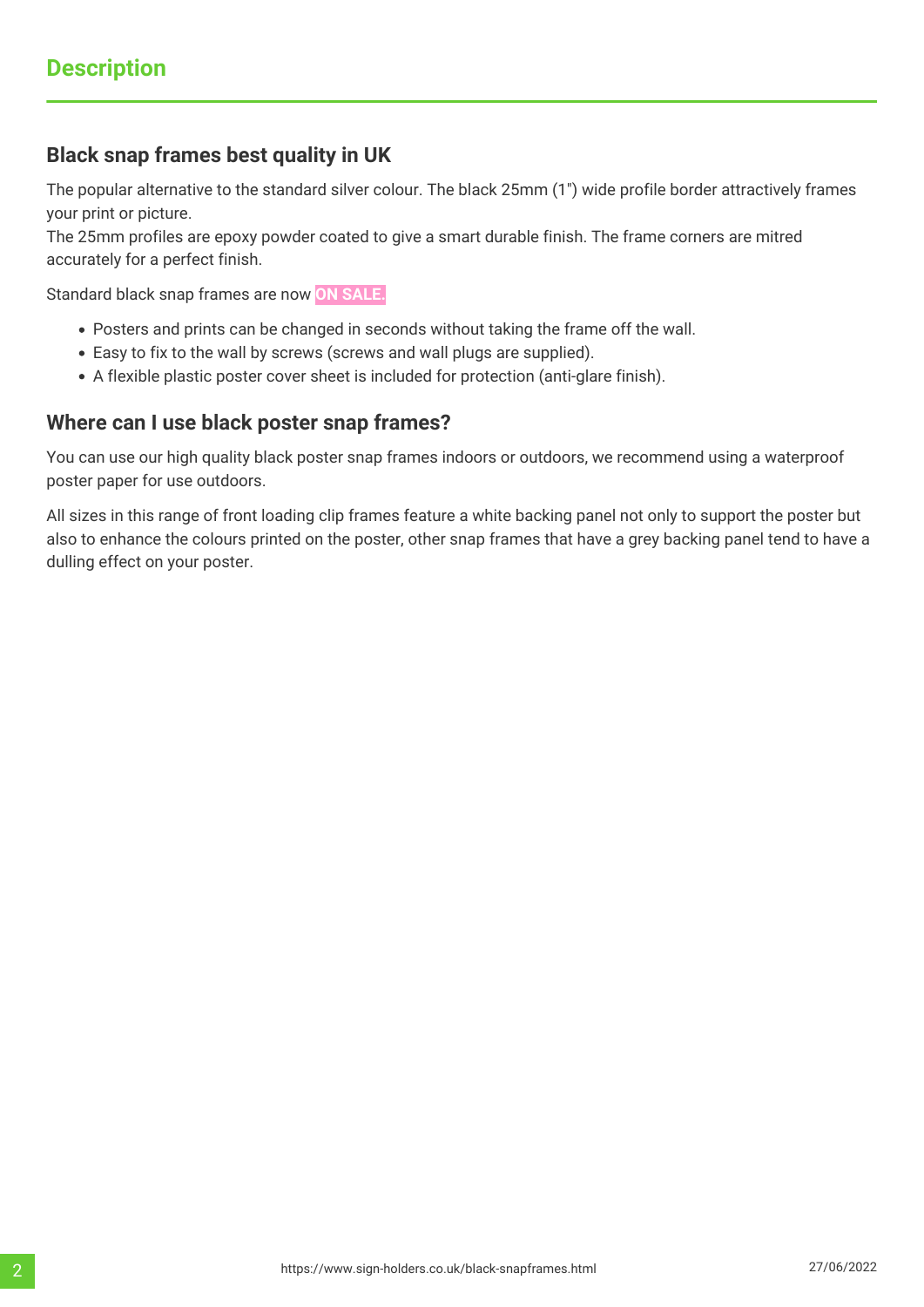| <b>More Information</b>   | Snap frames with black painted finish<br>· Shade of black is RAL 9005, a semi gloss finish.<br>• The rear profile (goes against the wall) is not powder<br>coated as it is not seen in normal use.<br>· Supplied with anti-glare plastic poster protector sheet.<br>Can be reversed for more glossy appearance.<br>· These black poster frames can be fitted portrait or<br>landscape.                                                                                                                                                                                                                                                                                                                                                                                                                         |             |                  |                 |
|---------------------------|----------------------------------------------------------------------------------------------------------------------------------------------------------------------------------------------------------------------------------------------------------------------------------------------------------------------------------------------------------------------------------------------------------------------------------------------------------------------------------------------------------------------------------------------------------------------------------------------------------------------------------------------------------------------------------------------------------------------------------------------------------------------------------------------------------------|-------------|------------------|-----------------|
| <b>Product Dimensions</b> | Size Information for black snap frames<br>• The width of the surround is 2.5cm = 25mm or 1 inch<br>• Front to back depth of 25mm profile snap frame: 12mm<br>(approx 1/2 inch)<br>. A5 relates to the size of paper an A5 frame will fit.<br>• A narrow strip around the edge of your print is hidden<br>when the frame is closed.<br>Visible poster size: 22mm less than actual poster (i.e.<br>11mm all round your poster is hidden by the frame<br>surround)<br>• The overall size of the frame is larger than the paper<br>inserted.<br>Overall (external) frame sizes are shown in the table:<br>Table of black snap frame sizes<br>These are the sizes we stock. Special size black snap<br>frames are available to order. The cost is significantly<br>higher than stock sizes which are mass produced. |             |                  |                 |
|                           | <b>Order Code</b>                                                                                                                                                                                                                                                                                                                                                                                                                                                                                                                                                                                                                                                                                                                                                                                              | Poster size | External<br>size | Visible<br>area |
|                           | AS.A5/25-B                                                                                                                                                                                                                                                                                                                                                                                                                                                                                                                                                                                                                                                                                                                                                                                                     | 148x210     | 177x239          | 126x188         |
|                           | AS.A4/25-B                                                                                                                                                                                                                                                                                                                                                                                                                                                                                                                                                                                                                                                                                                                                                                                                     | 210x297     | 239x326          | 188x275         |
|                           | AS.A3/25-B                                                                                                                                                                                                                                                                                                                                                                                                                                                                                                                                                                                                                                                                                                                                                                                                     | 297x420     | 326x449          | 275x398         |
|                           | AS.A2/25-B                                                                                                                                                                                                                                                                                                                                                                                                                                                                                                                                                                                                                                                                                                                                                                                                     | 420x594     | 449x623          | 398x572         |
|                           | AS.A1/25-B                                                                                                                                                                                                                                                                                                                                                                                                                                                                                                                                                                                                                                                                                                                                                                                                     | 594x841     | 623x870          | 572x819         |